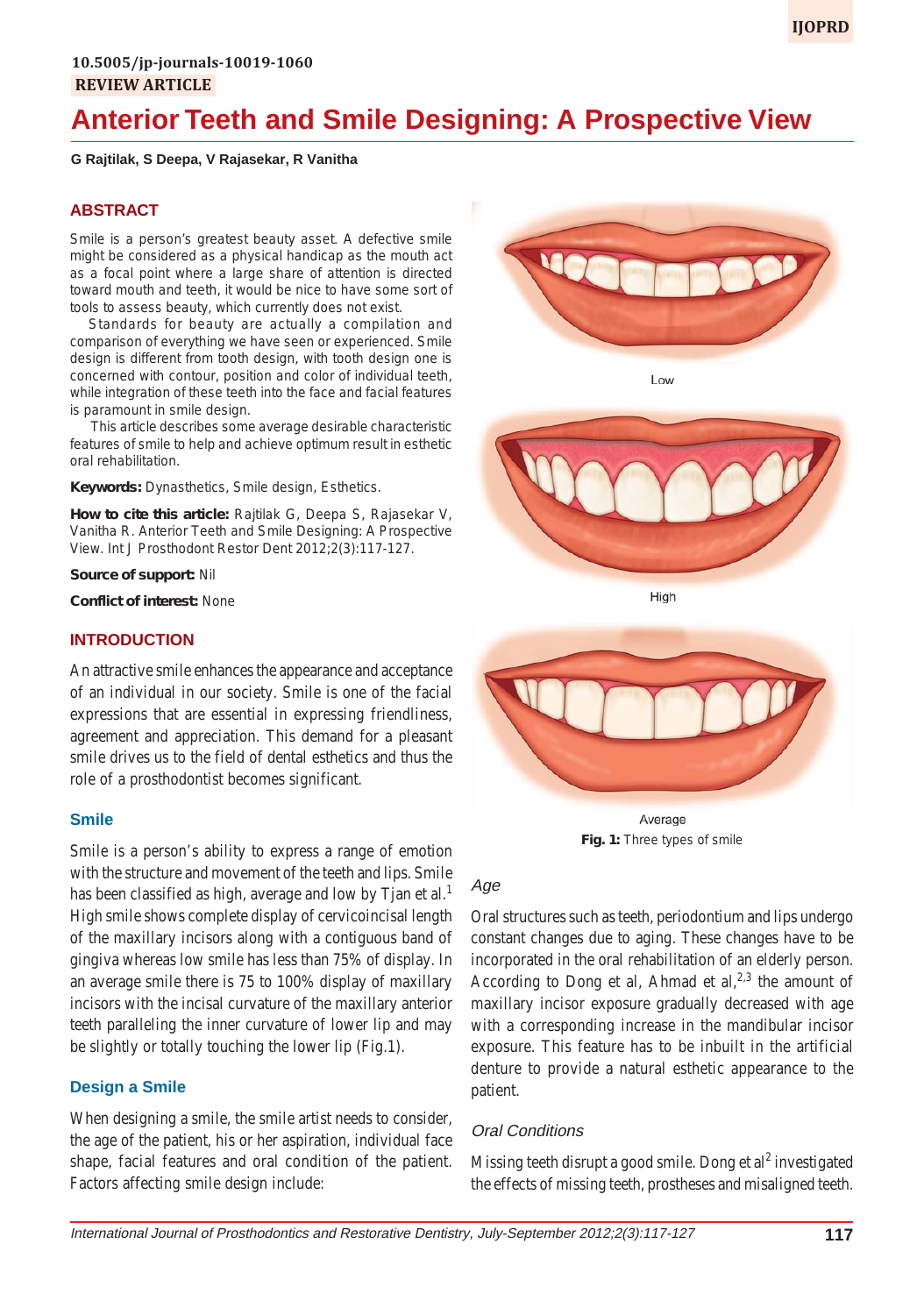Results revealed that missing or malaligned teeth impair smile. But if the missing teeth were restored, then the esthetic level of smile improved.

#### Sex

Generally, feminine teeth are round and masculine teeth are squared, but there are no hard and fast rules. According to gender differences, females display nearly twice the amount of maxillary teeth, i.e. 3.4 mm as compared to males which is only 1.9 mm.<sup>3,4</sup>

#### **Personality**

Dong et al<sup>2</sup> investigated the correlation between personality factors and smile assuming that smile esthetics is closely related to an individual's physical and psychological state. There was no statistically significant relationship between men's personality and smile. In contrary, women exhibited some correlation. This indicates that artificial teeth of female patients have to match their personality trait.

 All these factors affecting smile should be considered when a denture is made as they affect the esthetic outcome.

#### **Evaluation of a Smile**

A person is more often viewed from the frontal aspect than the profile. Therefore, smile has to be esthetically appealing when viewed from the front. Lombardi<sup>5</sup> pointed out that, esthetic qualities can be determined by viewing the patients from front, in conversation, with facial expressions and smiling. Smile needs to be considered in both vertical as well as transverse direction. Characteristics observed in vertical and horizontal directions are as follows:

 Vertical characteristics observed include the relationship between the incisal edges of the maxillary incisors and the lower lip.

 Transverse characteristics include arch form, buccal corridor and transverse cant of the maxillary buccal plane. These factors have to be incorporated in the artificial teeth replacement because as the patient smiles, the teeth are exposed.

The inter-relationship between the artificial teeth and smile can be bridged by applying principles of visual perception and dynasthetics considerations.

## **PRINCIPLES OF VISUAL PERCEPTION AND SMILE DESIGN**

There are various factors that govern the principles of visual perception. Following are some of them which has to be considered in the process of denture construction.

#### **Composition**

The study of the relationship existing between objects made visible by contrasts in line, color and texture is called composition.

Symmetry is the prime requisite for composition<sup>5</sup> which means oneness. It is this property that gives the effect of as 'a whole'. The objective of a prosthodontist is to provide a dynamic unity and not a static one. The typical denture look is obtained when we give a static unity, which is the biggest crime in denture esthetics. Asymmetry may be given among the dental composition by binding all the elements together with segregating forces, i.e. all the teeth within the denture need not be arranged uniformly which gives the picket fence appearance to the denture. Instead the teeth can be arranged with variations within the framework of the dental composition, e.g. Hogarth's line of beauty (Fig. 2). It is a line inscribed around a cone. The line is never the same along its course but neither has it left away from the surface. Adoption of this segment of line can be used for tooth placement. This along with the festooning of the base contributes to dynamic unity.

Dominance is the factor required to provide symmetry, i.e. one tooth must dominate in the anterior tooth arrangement, by virtue of its size central incisors being the right choice. The central incisor must be larger than the lateral incisor to dominate the composition.<sup>5</sup> The canine is not used because only its mesial aspect is seen.

Alternative methods to increase dominance includes:

- Increasing mold size
- Using lighter teeth
- Placing teeth farther anteriorly
- Increasing exposed cervicoincisal length.



**Fig. 2:** Hogarth's line of beauty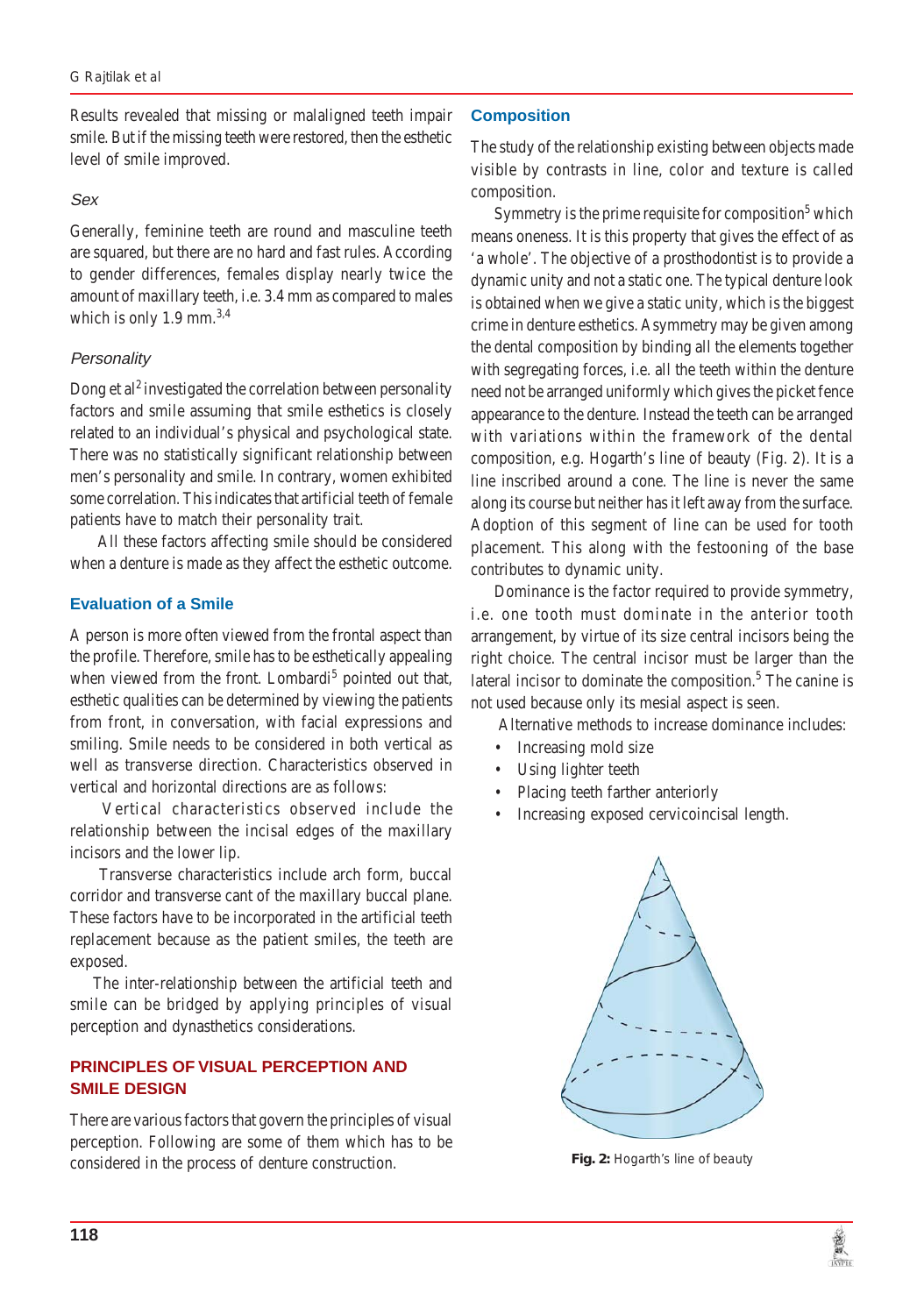But, however, the amount of dominance given to the mouth by the denture set up depends upon the evaluation of the patient's personality and the strength of the background facial features.

 Proportion is a valuable tool to provide symmetry with variety, i.e. if two teeth are of the same width but different lengths, the longer tooth will appear to be narrower (Fig. 3). This can be made use to achieve dynamic unity. Correct dental proportion is the key to a beautiful smile. These proportions are usually based on perceived sizes viewed from the frontal aspect. Though various proportions were proposed like the golden proportion, recurring esthetic dental (RED) proportion, M proportions and Chu's esthetic gauges,<sup>6</sup> most authors recommend creating harmony and balance, by eye through proper adjustment and evaluation of provisional rather than by using any rigid formula.

 Symmetry, dominance and proportion are thus essentials of a proper dental composition.

#### **Gradation**

Gradation<sup>5</sup> is the progressive decrease in tooth size as we move from the anterior teeth to posterior teeth and this front to back transformation must be gradual. If two structures that are similar are placed at different distances, then the structures which are nearer will appear larger. If other similar structures are interposed between them, then this creates an illusion of gradual reduction in size. If this principle is marred, it destroys the depth of realism.

For example, use of a short premolar violates the principle of illusion since abrupt size reduction disturbs the gradual diminution in size (Fig. 4).

 Buccally placed premolar is also a sin against esthetics since it destroys the illusion depth and makes the denture look unreal (Fig. 5).

 The inclusion of buccal corridor also helps in achieving gradation by altering the light needed for illumination, i.e. as the teeth are set posteriorly, the available light required for illumination gets reduced and hence the tooth appears to be smaller.





**Fig. 4:** Principle of illumination—short bicuspid



**Fig. 5:** Principle of illumination—bucally placed bicuspid

#### **Balance**

Balance is one important factor to be considered in denture esthetics. It denotes the stability resulting from equalization of opposing forces. It means that no part of a component is out of proportion to another. In other words, it is also called as equilibrium.

If a structural map of lip is drawn, then the most stable point is at the intersection of the structural axes. When a question arises about the placement of the midline, either in the middle of the head or the middle of the mouth, the answer according to balance should be at the point where it remains stable, which is mostly the imaginary midline that divides the philtrum of the upper lip. However, the midline cannot be measured, but a long contemplative look will reveal the position of the midline as eye is a competent evaluator (Fig. 6).

 Balance is not only essential in establishing midline, but is also required in establishing the direction of teeth on either side of the midline. The lack of balance in direction is mostly due to cross bite ridge relation in which the canine **Fig. 3:** Proportion is not placed lingually in relation to the lower canine (Fig. 7).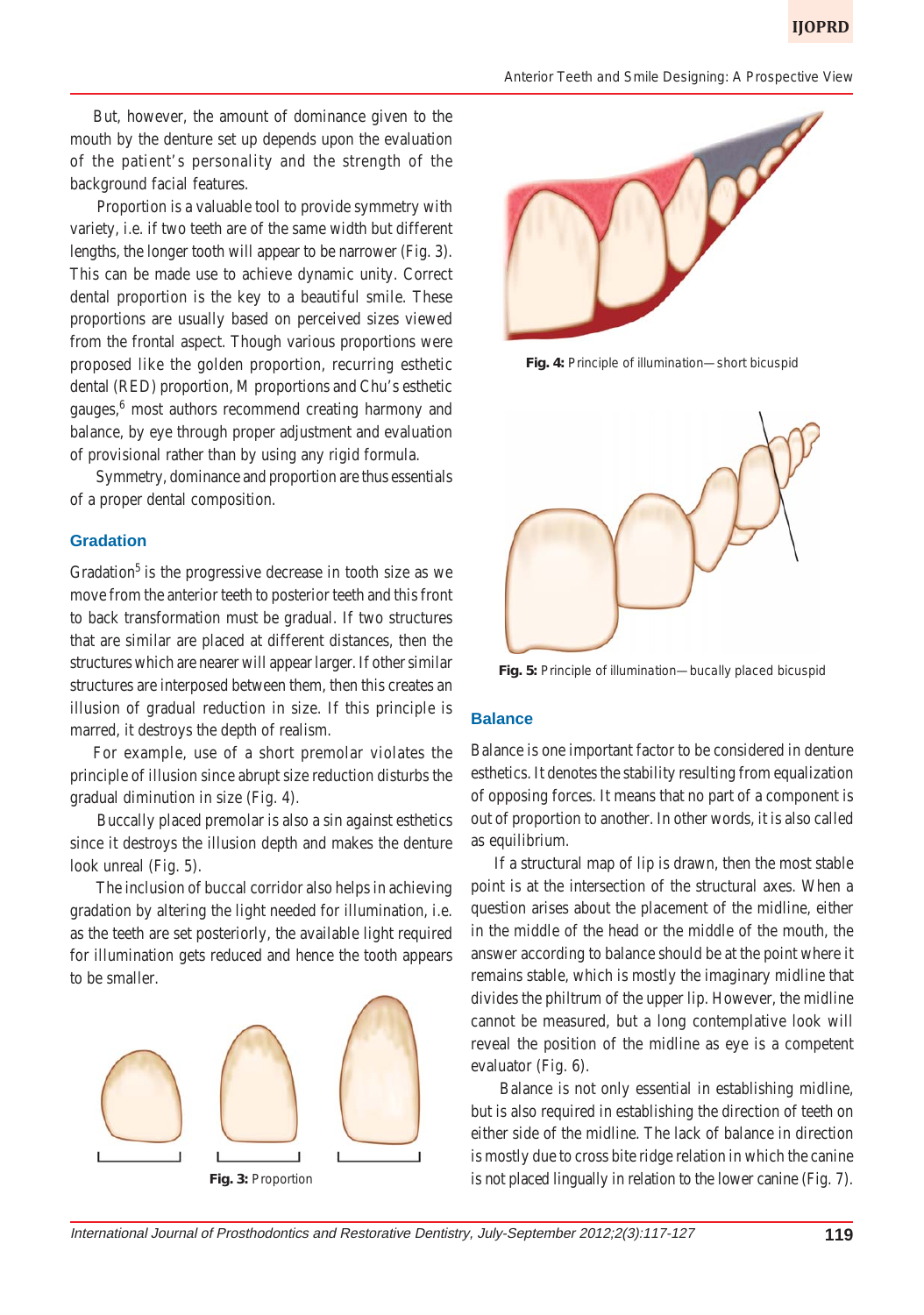

**Fig. 6:** Proposed structural map of tooth



**Fig. 7:** Balanced of direction

Thus, the direction of teeth must be balanced; otherwise the resulting arrangement of artificial teeth will look transitory and unplanned.

Balance should also be obtained in terms of visual weights in the dental composition over a centrally located fulcrum. Visual weights are nothing but elements on either side of the midline requiring equal weightage. Visual weights that have to be managed in a dental composition are the teeth, spaces between the teeth and added gold restorations.

 For example, If a gold restoration is present on one side of the midline, then this visual weight has to be compensated on the other side either by a diastema between the lateral and the canine or by a larger canine or a labially prominent canine.

Any visual weight added on one side of the fulcrum thus, requires a balancing compensation on the other side of the midline.

 In denture esthetics the balancing problem is complicated by the fact that the patient sees the prostheses in the mirror in which the left and right are reversed. It is always advisable for the dentist to make the wax try in with the mirror along with patient to avoid confusion. An esthetic denture has its midline placed in a stable position with the visual weights and directions on either side in a state of equilibrium.

#### **DYNASTHETICS AND SMILE DESIGN**

The term dynasthetics implies movement, action, change and progression in the esthetic phase of prosthodontics.<sup>7</sup> Dentogenic factor (SPA factor) is the application and correlation of dynasthetic principles. Dynasthetics are only a guide and they are not a compulsion wherein freedom is given to our imaginative perception.

#### **Age**

Age changes influence the anatomy of smile. With age, not only the lips become less elastic and less everted, teeth also show imperfections. These can be incorporated to the artificial denture teeth in the form of crazed or fractured tooth, attrition, gingival recession, abrasion and erosion.

For example, Abrasive wear: As age advances, there may be progressive abrasion of the natural tooth. A cut can be made on the incisal edge to simulate abrasive changes (Fig. 8).

 Erosion: A posterior diatoric tooth can be modified to simulate erosion (Fig. 9).

#### **Personality Changes related to Sex**

A delicate mold is feminine and a vigorous mold is masculine. A medium pleasing personality mold can be made more masculine or feminine by squaring or roundening the incisal edges (Figs 10 and 11). These personality changes



**Fig. 8:** Simulation of abrasive wear of natural tooth



**Fig. 9:** Simulation of erosion in posterior diatoric tooth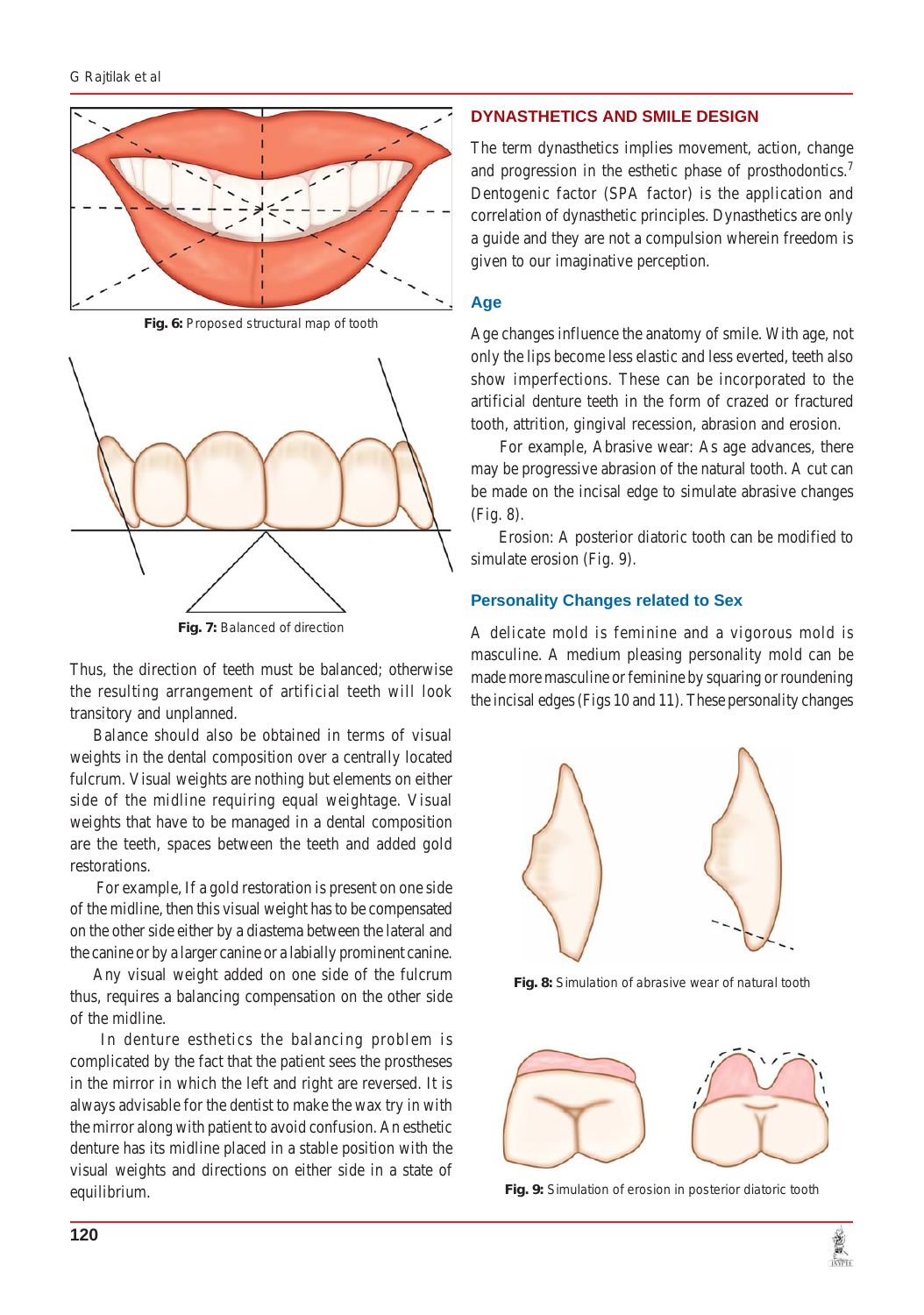

**Fig. 10:** A medium personality mold appear more masculine



Fig. 11: A medium personality mold appear more feminine

with respect to sex can be incorporated to provide gender differences in complete denture fabrication.

 In selecting the artificial anterior teeth, it is useful to follow the 1, 2 and 3 guides<sup>5</sup> which are as follows:

1. *The central incisor expresses age:* Youthful teeth has unworn incisal edge, defined incisal embrasure, low chroma and high value.

Aged teeth have less smile display, shorter teeth, high chroma and low value.

Thus, age differences can be given by altering the shape, size, chroma and value of the central incisors.

2. *The lateral incisor expresses sex characteristics:* Feminine and masculine differences can be incorporated in the shape of the lateral incisors.

Feminine: Shape of the lateral incisor can be made more round and smooth.

Masculine: Shape altered to be cuboidal and squarish.

3. *Canine teeth express personality:* Different personality traits can be established with the cusp form of the canine teeth.

Aggressive, hostile angry personality requires a pointed long cuspal form.

Passive, soft personality, blunt, rounded and short cuspal form can be given.

These SPA factors play a significant role in applying the principle of dynasthetics.

#### **Speaking Line**

Speaking line is the incisal length measured when the patient speaks. This speaking line is important since it acts as a

*Anterior Teeth and Smile Designing: A Prospective View*

reference to establish the cervicoincisal length and the amount of exposure of the anterior teeth.

A guide to the vertical composition using incisal edges of the central incisors in their relationship to the lipline at rest as a measure is as follows:<sup>7</sup>

- Young man: 3 mm below lipline at rest
- Young woman: 2 mm below lipline at rest
- Middle age: 1.5 mm below lipline at rest
- Old age: 0-2 mm below lipline at rest.

These values give an idea about the amount of visibility of the central incisors which can be modified in accordance to the patient's esthetics.

#### **Smile Line**

Smile line is an imaginary line along the incisal edges of the maxillary anterior teeth that should mimic the curvature of the superior border of the lower lip during smiling. Reverse smile line occurs when the centrals appear shorter than the canines along the incisal plane (Fig. 12). This creates an unesthetic appearance when the patient smiles, hence reverse smile line are not accepted in a complete denture construction.

#### **Depth Perception**

Depth perception<sup>7</sup> is limited in the artificial tooth since the contact area is nearer to the labial surface in contrast to the natural teeth. Thus, the contact area can be increased by depth grinding, i.e. a cut can be made on the labial mesial line angle of the artificial tooth. It gives an illusion of the appearance of the natural teeth in an artificial denture (Fig. 13).

#### **Buccal Corridor**

Buccal corridor is the space created between the buccal surface of the posterior teeth and the corner of the lips when the patient smiles. The inclusion of buccal corridor in dentogenics is important in achieving the gradation effect. This effect is achieved by progressively altering tooth illumination. Existence of buccal corridor in an artificial denture is critical as it provides an added illusion of reality.<sup>5</sup>

The appearance of buccal corridor is influenced by:

- Width of maxillary arch
- Tone of facial muscles
- Positioning of the labial surface of the upper premolars
- Prominence of the canines particularly at the distal facial line angle.

Arch form also has a direct influence on the buccal corridor.<sup>6</sup> Ideal arch is a broader one that conforms to U shape which can provide the space required for the buccal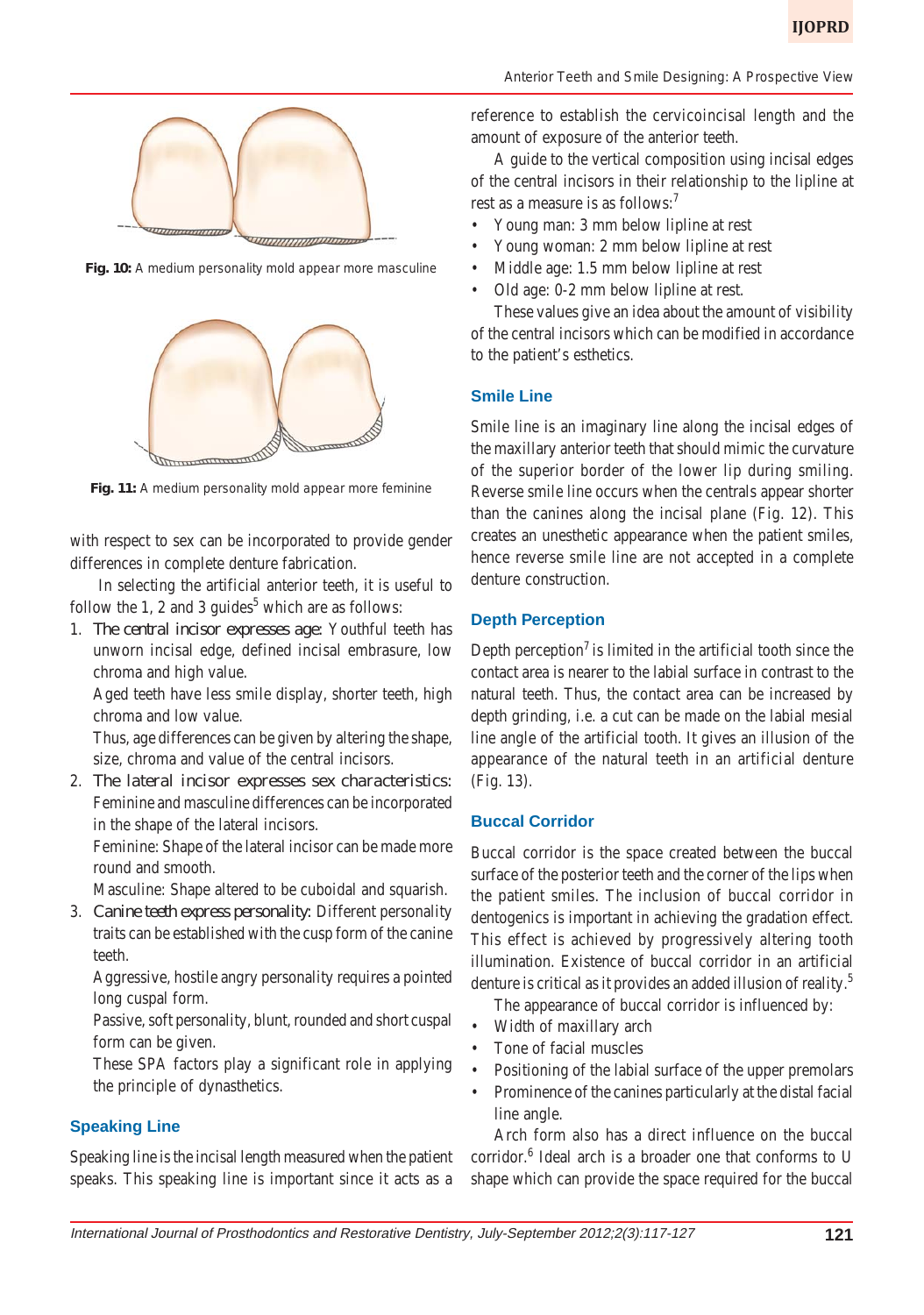



**Fig. 12:** Types of maxillary incisal curvature in relation to lower lip



**Fig. 13:** Depth perception

corridor. The buccal corridor should not be completely eliminated because it imparts the quality of depthness to the artificial smile (Figs 14 and 15).

# **Negative Space**

Negative space provides the illusion of teeth by portraying the dark space of the mouth behind the teeth (Fig. 16). This is important as it gives the composition of the object depicted, i.e. the teeth. A correct interincisal distance



**Fig. 14:** Insufficiently developed buccal corridor



**Fig. 15:** Properly developed buccal corridor

between the maxillary central incisors, laterals and canine is necessary to create an attractive incisal curvature and the esthetically required dynamic negative space, $<sup>1</sup>$  shape of</sup> which is affected by the lower anterior teeth.

 With much discussion about smile designing, it will be an offence if dental composition is not discussed, as it is the teeth that are exposed during smiling. Our ultimate goal as a prosthodontist is to achieve a pleasing composition in smile by creating a harmony of various dental elements.

# **DENTAL COMPONENTS AND SMILE DESIGN**

Incorporation of basic features of proximity—a well-aligned teeth without diastema, similarity in shape and shade of teeth, continuity denoted by repeated ratios in widths of anterior maxillary teeth results in stability and harmony of the dental components in smile design.



**Fig. 16:** Negative space

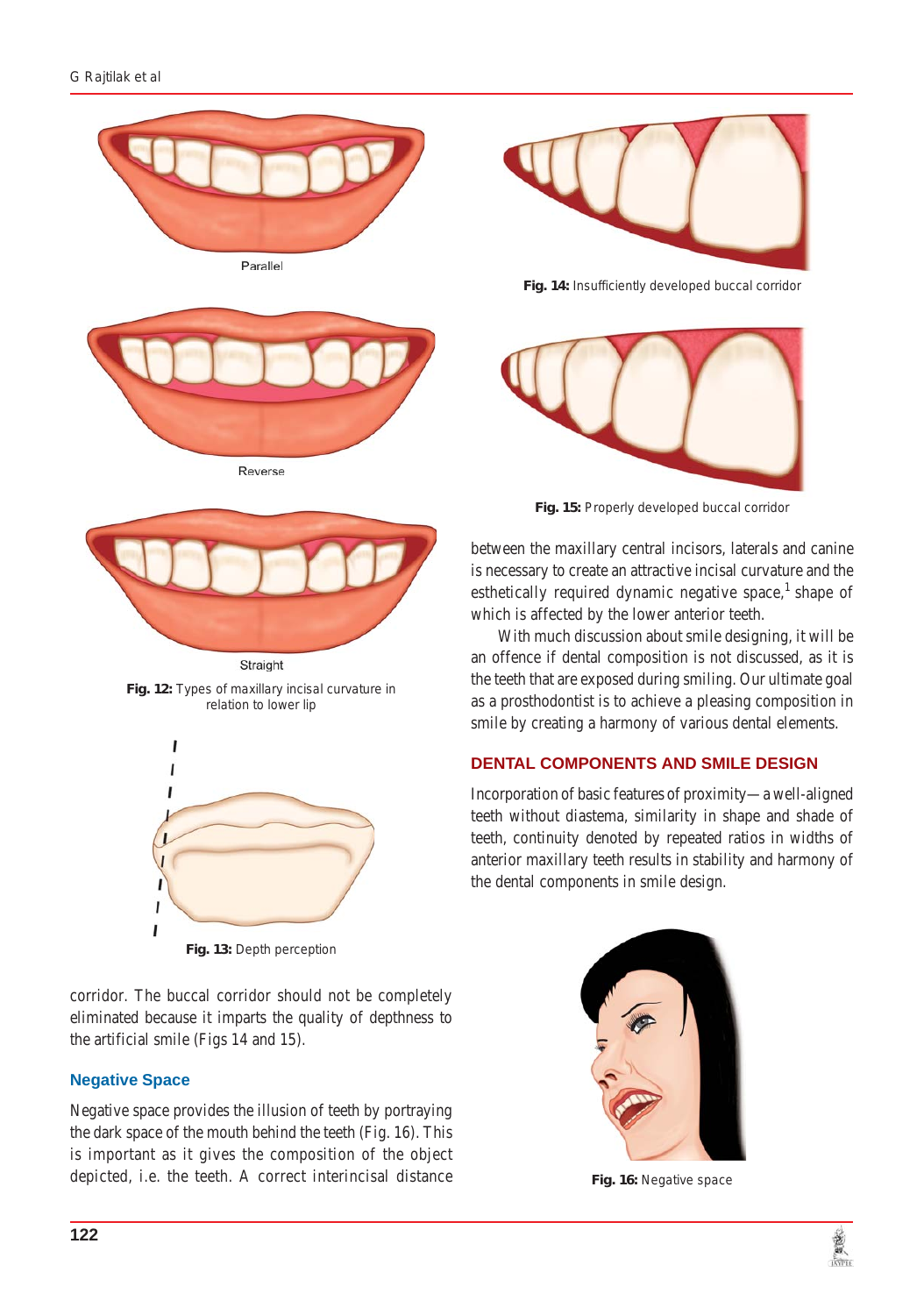#### *Anterior Teeth and Smile Designing: A Prospective View*

#### **Tooth Size**

Though various proportions have been proposed to establish an esthetically pleasing smile, these are used only as a guide rather than a rigid mathematical formula.<sup>8</sup> Factors guiding individual tooth dimensions are as follows:<sup>6</sup>

#### Maxillary Central Incisor

They are the focal point of a pleasing smile and should be dominant than the rest of the teeth. Approximate length of the central incisors should be 10 to 11 mm and the width is calculated accordingly so that the ratio falls between 75 and 80%.

#### Maxillary Lateral Incisor

They are never symmetrical and influence gender characterization.<sup>7,9</sup> They are 2 to 3 mm lesser in width when compared to central incisors.

#### Maxillary Canine

It depicts the personality.<sup>7,10</sup> Canine is wider than the lateral incisor by 1 to 1.5 mm. Also canine and central incisors are longer than lateral incisor by 1 to 1.5 mm.

#### **Midline**

Midline refers to the vertical contact interface between the two maxillary central incisors. Midline should be:

- Parallel to the long axis of the face
- Perpendicular to the incisal plane
- Over the papilla, i.e. the midline should drop straight down from the papilla.

A well-placed midline in conjunction with a solid interproximal contact relationship between two central incisors produces a desirable effect of cohesiveness of the dental composition. A midline diastema divides dental composition into two separate entities and disturbs the cohesiveness of the dentition. Various anatomical landmarks are used to establish the midline. They are midline of the nose, forehead, chin, philtrum and interpupillary plane. Among these anatomical guide posts, the philtrum of the lip is the most accurate (Fig. 17). $<sup>6</sup>$ </sup>

 It is also to be noted that maxillary and mandibular midlines do not coincide in 75% of cases.<sup>6</sup> So it is inappropriate to use mandibular midline as a reference point for establishing the maxillary midline.

#### **Tooth Inclinations**

Axial inclination is used to compare the vertical alignment of the maxillary teeth to the central midline. It also refers to



**Fig. 17:** Determination of midline by dividing middle lobe of upper lip

the degree of tipping in any plane of reference. The guideline for labiolingual inclination is as follows (Fig. 18):

#### Maxillary Central Incisor

Maxillary central incisor can be positioned vertically or with slight labial inclination depending upon the lip support required.

#### Maxillary Lateral Incisor

Cervical part of the maxillary lateral incisor is more lingual than the incisal edge.



**Fig. 18:** Relationship of upper front teeth to horizontal plane and vertical axis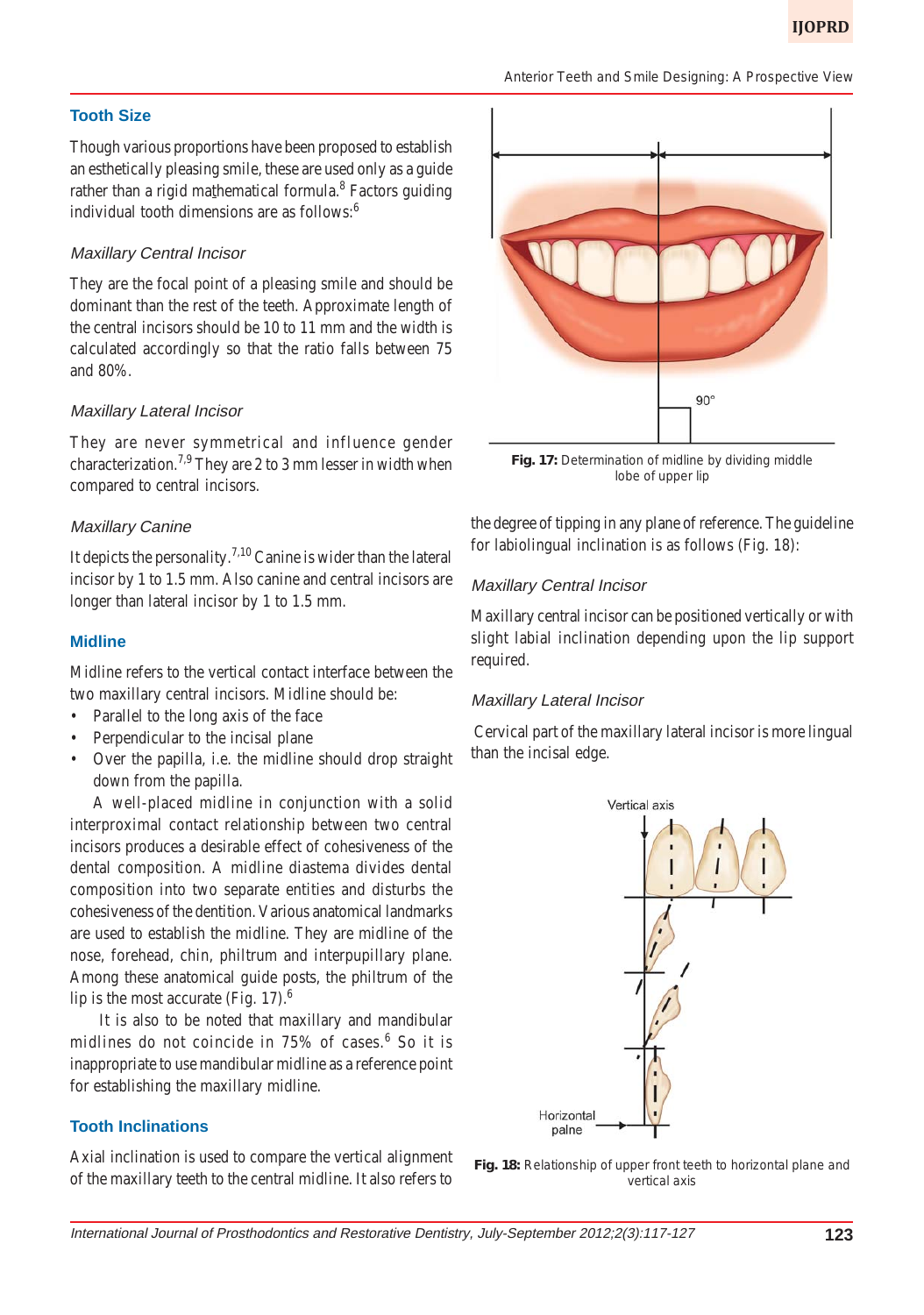## Maxillary Canine

Neck of the canine is positioned more labially than the cuspal tip.

## **Interdental Contact Area**

It is defined as the broad zone in which two adjacent teeth touch. It follows the  $50:40:30$  rules<sup>6</sup> in reference to the maxillary central incisor, i.e. as we move from canine to the central incisors, there is a gradual increase in the interdental contact area (Fig. 19).

# **Incisal Embrasure**

The incisal embrasure is the divergence of the proximal surface of the anterior teeth from the contact point incisally. Incisal embrasure gradually increases in size from the central incisors to the canine. As a result the contact points also move apically. Failure to provide depth and variation to the incisal embrasures will result in uniform, box-like appearance of the anterior teeth. If the incisal embrasures are too deep, then it makes the teeth look unnaturally pointed (Fig. 20). This presence of an incisal embrasure gives freedom to the dental composition.



**Fig. 19:** Interdental contact area



# **Interproximal Contact Point**

It is the most incisal aspect of the interproximal contact area. Interproximal contact point moves apically as we move posteriorly from the midline.

## **Interincisal Distance**

A correct interincisal distance among the centrals, laterals and canine is necessary to create an attractive incisal curvature that parallels the inner curvature of the lower lip which is called incisal silhouette<sup>11</sup> and also creating a dynamic negative space. Smile line is related to the interincisal distance. A sharp curve denotes youthful smile line, whereas a broad curve indicates an older dental composition (Fig. 21).

Smile line can be defined as silhouette that incisal edges of upper teeth meet against negative space, i.e. the darkness of the open mouth. This can be easily manipulated by lengthening or shortening of central incisors, minimizing or maximizing the incisal embrasure and by deepening or flattening of arch form.

## **Incisal Edge Position**

Incisal edge position is determined by the degree of tooth display required, phonetics and the patient information. This position is crucial since it gives the pitch of the anterior tooth which is determined by lip support and the labiolingual positioning of incisal edge.

# **Tooth Alignment**

Incorporating mild rotation of teeth as found in natural teeth can be attempted. Maxillary lateral incisor, generally have



**Fig. 20:** Incisal embrasure **Fig. 21:** Different smile lines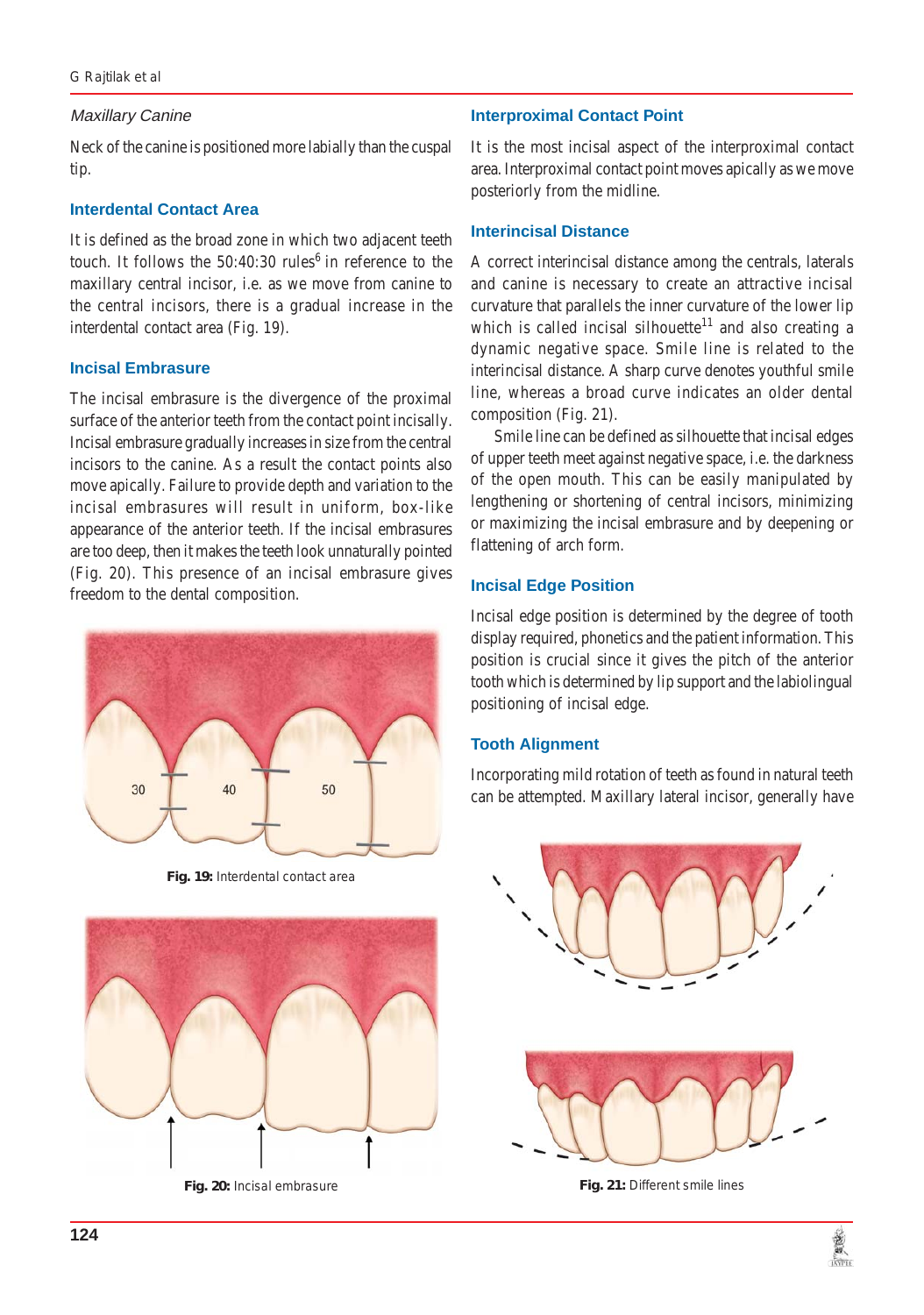the most predominant irregularities.<sup>12</sup> Irregularities can be introduced in accordance with the patients' desires, but nevertheless should violate the rules of nature.

## **PREPLANNED ESTHETICS**

After considering the dental components in smile designing, planning esthetics will be our next phase. Preplanned esthetics determines the tooth space allocation of the proposed denture. Features to be considered include width and height of the teeth and the location of the commisures of the mouth.

 The edentulous space is visualized as the surface to be utilized for a dental composition, followed by establishing the midline after which space for each tooth is horizontally allocated (Figs 22 and 23).

The space for each tooth follows a ratio:

 $A/B = B/C = C/B = D/E = E/F = K$ , where K is a constant.

Once incisal length is established, the actual tooth shapes are then placed in the area that is assigned (Figs 24 and 25). The paramount issue of gaining esthetic approval in a composition is ensuring harmony and balance, irrespective of size or ratio.

### **COLOR IN DENTURE ESTHETICS**

 Color is also an important factor when considering anterior teeth, which forms the most visible area of a smile. Hue is

of not critical importance since the concentration of hue in dental shades is very less. The factors that play a major role in shade selection are:

## **Value**

Selection of appropriate value results in successful shade selection. Lightness or darkness of a particular hue is called as value. The lightness or darkness of the tooth is affected by the amount of light striking the tooth that will be reflected to the beholder's eye, i.e. the teeth with better illumination appear lighter. Hence, anterior teeth appear lighter than the posterior teeth.

#### **Tooth Texture**

Value is affected by the texture of the tooth. Glazed surface or less convoluted reflective surface reflects more light than unglazed surfaces. Thus, a tooth receiving more light appears lighter than when it is receiving less light. Hence, the surface finish of the artificial tooth also plays a vital role.

#### **Light Source**

Light source is yet another factor that requires special mention. It is not advisable to select shades under particular



**Fig. 22:** Preplanned esthetics—midline established



**Fig. 24:** Vertical space allocation



**Fig. 23:** Horizontal space allocation



**Fig. 25:** Actual tooth shapes assigned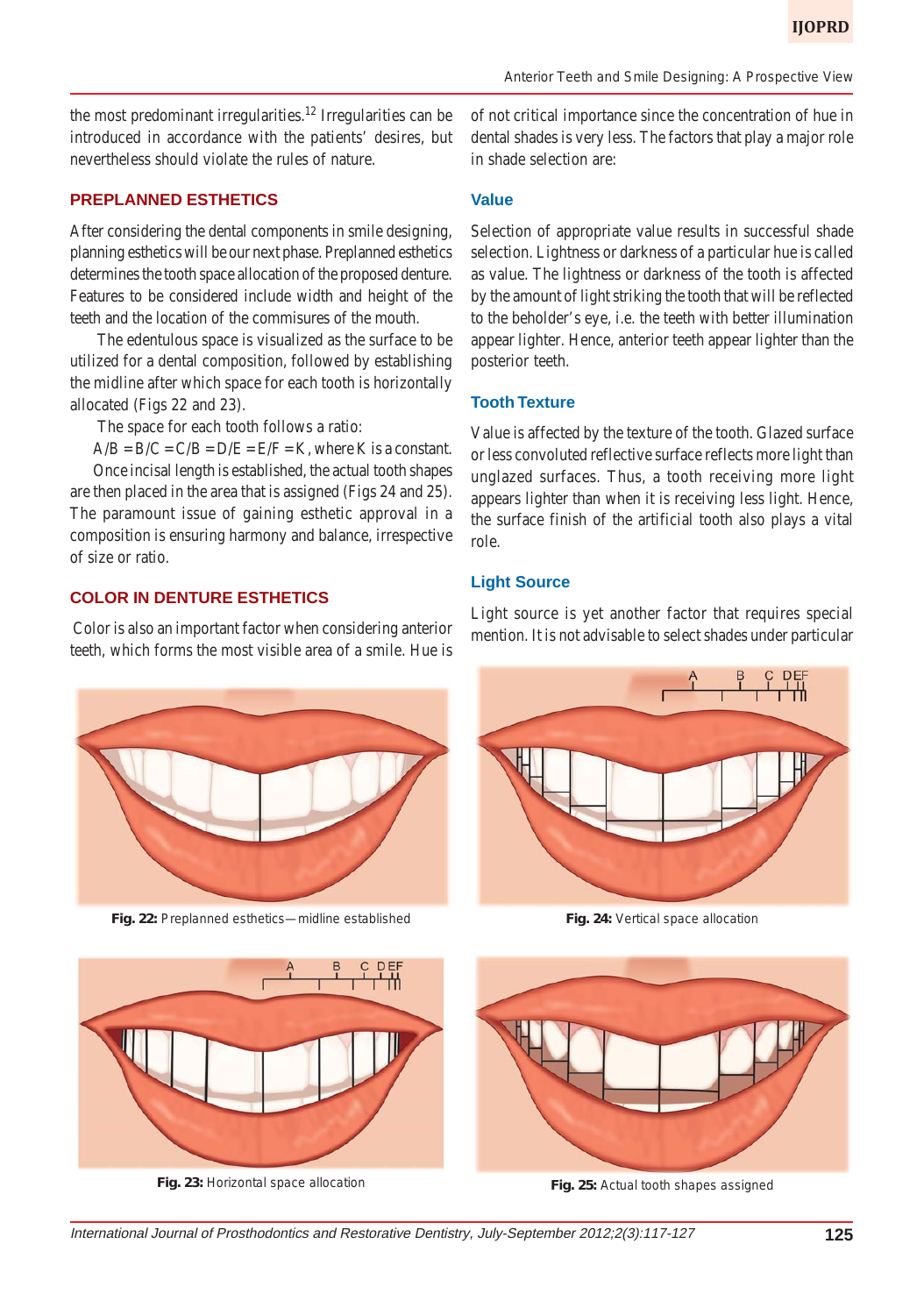light sources as the patient is subjected to different environmental (lighting) conditions as he or she goes about her daily routine. So shade has to be selected such that it merges with the total facial composition.

## **Background**

In female patients, try-in must be done when the patient wears her lipstick because the lipstick gives the background, mouth outline form and it also forms a unifying border.

## **Personality**

Personality may be classified as strong, average and soft. A strong personality is the one who is dynamic with full of energy whereas a weak personality is exactly the opposite of former. Thus, a strong personality indicates a need for stronger tooth arrangement and therefore lighter shade selection.

## **Facial Features**

Dental composition has to complete with the facial features to ensure better esthetics. If there are strong facial features such as a large nose or dark hair, then lighter teeth are used to harmonize the mouth with the total facial structure.

Thus in complete denture construction, it is insignificant to select a particular shade for the artificial teeth, but it is mandatory that teeth of different shades should be used within the composition. There should be also mixing of shades within each tooth as contributed to the original teeth by nature<sup>12</sup> to provide a sense of realism.

After a pronounced discussion about anterior teeth and smile designing, it can be appreciated that smile and anterior teeth are both inter-related to each other. With either one's separate existence being irrelevant, together they strive in achieving denture esthetics.

# **DISCUSSION**

Esthetics has become increasingly important in the practice of modern dentistry. The goal of this makeover is to develop a peaceful stable, masticatory system, where the teeth, tissue, muscles, skeletal structures all function in harmony. The demand for esthetics motivates the patient to seek dental treatment which is often dictated by cultural, ethnic and individual preferences.

The parameters of an esthetic smile are smile type, parallelism of teeth, position of the incisal curve, number of teeth displayed along with perceptual principles like composition, balance, gradation. These can free dentists from the confusion existing in the field of dental esthetics.

This may be applied to all but they eliminate the personal attributes of talent and the need for learning specific formulas that can be eluded as sins in the field of esthetic dentistry, the sin against the principles of visual perception and the sin against principles of reality.

Unfortunately, the factors which govern the restoration of natural appearance for edentulous patients are often discussed, but frequently misunderstood. This dental art does not always occur automatically or are present in the nature, but is purposely and carefully incorporated into the treatment plan, thus creating an attractive smile, which enhances the acceptance of an individual in our society.

# **CONCLUSION**

Smile pattern of the individual patient will depend on arrangement of anterior teeth in accordance with the principles of dynasthetics and visual perception. It is regrettable to find that the appearance of an edentulous patient is decided by the dental technician setting the artificial teeth who has never seen the patient by himself. It is the sole responsibility of the prosthodontist to accomplish a complete denture treatment that is much more than mechanics. The importance of dental art as proposed in the statement: 'My physician keeps me alive but my dentist makes my life worth living' should never be underestimated.

#### **REFERENCES**

- 1. Tjan AH, Miller GD, The JG. Some esthetic factors in a smile. J Prosthet Dent 1984;51(1):24-28.
- 2. Dong JK, Jin TH, Cho HW, Oh SC. The esthetics of the smile: A review of some recent studies. Int J Prosthodont 1999;12(1): 9-19.
- 3. Ahmad I. Anterior dental esthetics: Dentofacial perspective. Br Dent J 2005;199(2):81-88.
- 4. Vig RG, Brundo GC. The kinetics of anterior tooth display. J Prosthet Dent 1978;39(5):502-04.
- 5. Lombardi RE. The principles of visual perception and their clinical application to denture esthetics. J Prosthet Dent. 1973;29(4):358-82.
- 6. Bhuvaneswaran M. Principles of smile design. J Conserv Dent 2010;13(4):225-32.
- 7. Frush JP, Fisher RD. The dynesthetic interpretation of the dentogenic concept. J Prosthet Dent 1958;8(4):558-81.
- 8. Ricketts RM. The biological significance of the divine proportion and Fibonacci series. Am J Orthod 1982;81(5):351-70.
- 9. Frush JP, Fischer RD. How dentogenics interprets the personality factor. J Prosthet Dent 1956;6(4):441-49.
- 10. Frush JP, Fisher RD. How dentogenic restorations interpret the sex factor. J Prosthet Dent 1956;6(2):160-72.
- 11. Matthews TG. The anatomy of a smile. J Prosthet Dent 1978;39(2);128-34.
- 12. Krajicek DD. Dental art in prosthodontics J Prosthet Dent 1969;21(2):122-31.